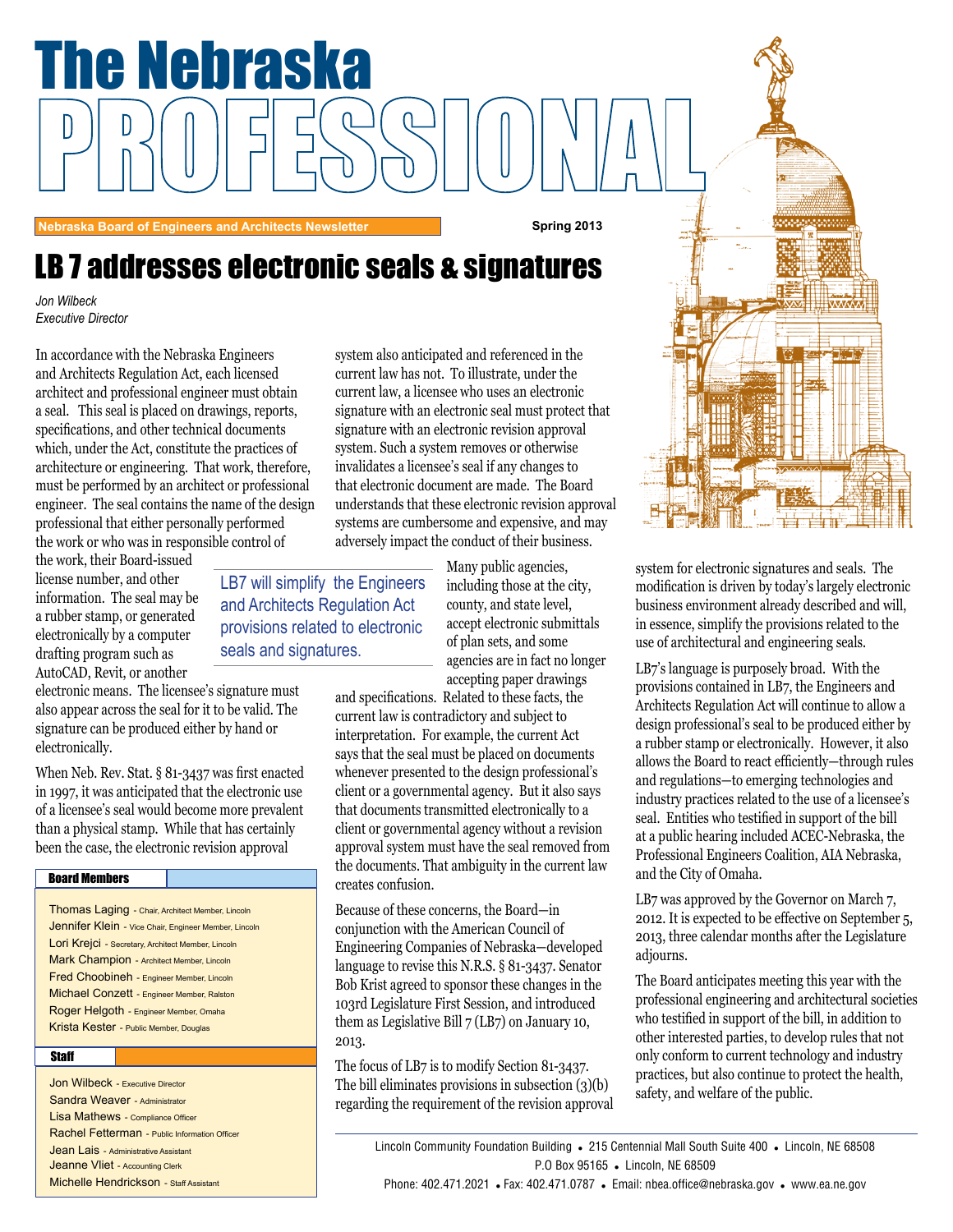# Coordinating Professional

*Jon Wilbeck Executive Director*

The Board fields many questions regarding the laws as it relates to the professions of architecture and engineering. One subject which probably receives a larger amount of inquiries from licensees and building officials than others are the provisions regarding the coordinating professional requirement, referenced in Neb. Rev. Stat. § 81-3437 (3)(g):

*Projects involving more than one licensed architect or professional engineer shall have one designated as the coordinating professional. The coordinating professional shall apply his or her seal and signature and the date to the cover sheet of all documents and denote the seal as that of the coordinating professional.*

This requirement is one of the more unique provisions of the E&A Act as compared to other states' laws. Because of the volume of questions Board staff receives on this subject, it may be helpful for a quick refresher on the provisions of the coordinating professional requirement and how it relates to your practice of architecture or engineering.

**A coordinating professional is required on projects that involve more than one design professional.** Projects with only one design professional involved do not require a separate designation of that professional as the coordinating professional. A project is not exempt from the coordinating professional requirement if all members of the design team work for the same firm.

**The coordinating professional must be an architect or professional engineer member of the project team.** The role of a coordinating professional cannot be assigned to a builder or electrical contractor unless that individual is also an architect or professional engineer involved in the design of the project.

### Follow the Nebraska Board of Engineers and Architects on Facebook.



Like our page to stay latest Board news and announcements.

The coordinating professional designation is not automatically assigned to the architect on a building project. It can be any licensed design professional who is part of the project's design team.

**The intent of the coordinating professional provisions is to unify efforts from within the design team.** In addition to facilitating communication amongst team members, the coordinating professional should ensure that changes made to the project design during construction are sealed by the responsible licensee.

**All members of a project's design team should know who the project's coordinating professional is,** because carrying out the responsibilities of coordinating professional will likely necessitate contact with each licensed design professional on the project.

**A separate seal is not required for the coordinating professional.** This is an example of appropriate language to identify the coordinating professional.



Board Rule 6.3.5 mandates that the seal include a statement declaring the licensee's designation as the coordinating professional. The coordinating professional will apply this, along with their individual seal, to the cover sheet of all technical submissions and calculations presented to a client, or interested public or government agency.

### **The architect or professional engineer designated as the coordinating professional for a project can change.**  The designation can be transferred to another individual in instances where the original coordinating professional is not directly involved in construction phase services due to a potential conflict of interest or leaving the

If a change to the coordinating professional designation does occur, the Board recommends that written notification be sent to the client, and any interested or involved governmental agencies, advising them of the change and disclosing the name of the new coordinating professional.

**Sealing and signing a document as a coordinating professional does not signify responsible charge for engineering or architecture work.** Sealing and signing a document as a coordinating professional signifies only coordination of the various professional disciplines involved in a project.

**The coordinating professional serves as the primary contact for the responsible building official, in accordance with Board Rule 6.3.1.4.**

**A coordinating professional may be required to seal the cover page of technical submissions twice.** Two applications of a coordinating professional's individual seal are required in instances where the coordinating professional is also responsible for work shown on the cover page. The first application certifies the work completed by the professional or under their control; the second application denotes their designation as the coordinating professional.

**Lack of a coordinating professional on projects subject to the E&A Act is unlawful.** The Board of Engineers and Architects is strengthening its efforts to enforce the coordinating professional requirement by informing licensees about the requirements.

It is the obligation of every architect and professional engineer working on a project to know who the project's coordinating professional is. If the Board is informed of a project that does not designate the coordinating professional, the licensees working on that project should expect a warning letter from the Board.

If you have any additional questions regarding the coordinating professional provisions of the E&A Act and how to comply with them on your project, contact the Board's Compliance Officer, Lisa Mathews, at lisa.mathews@nebraska.gov, or call 402-471-2021.

design team.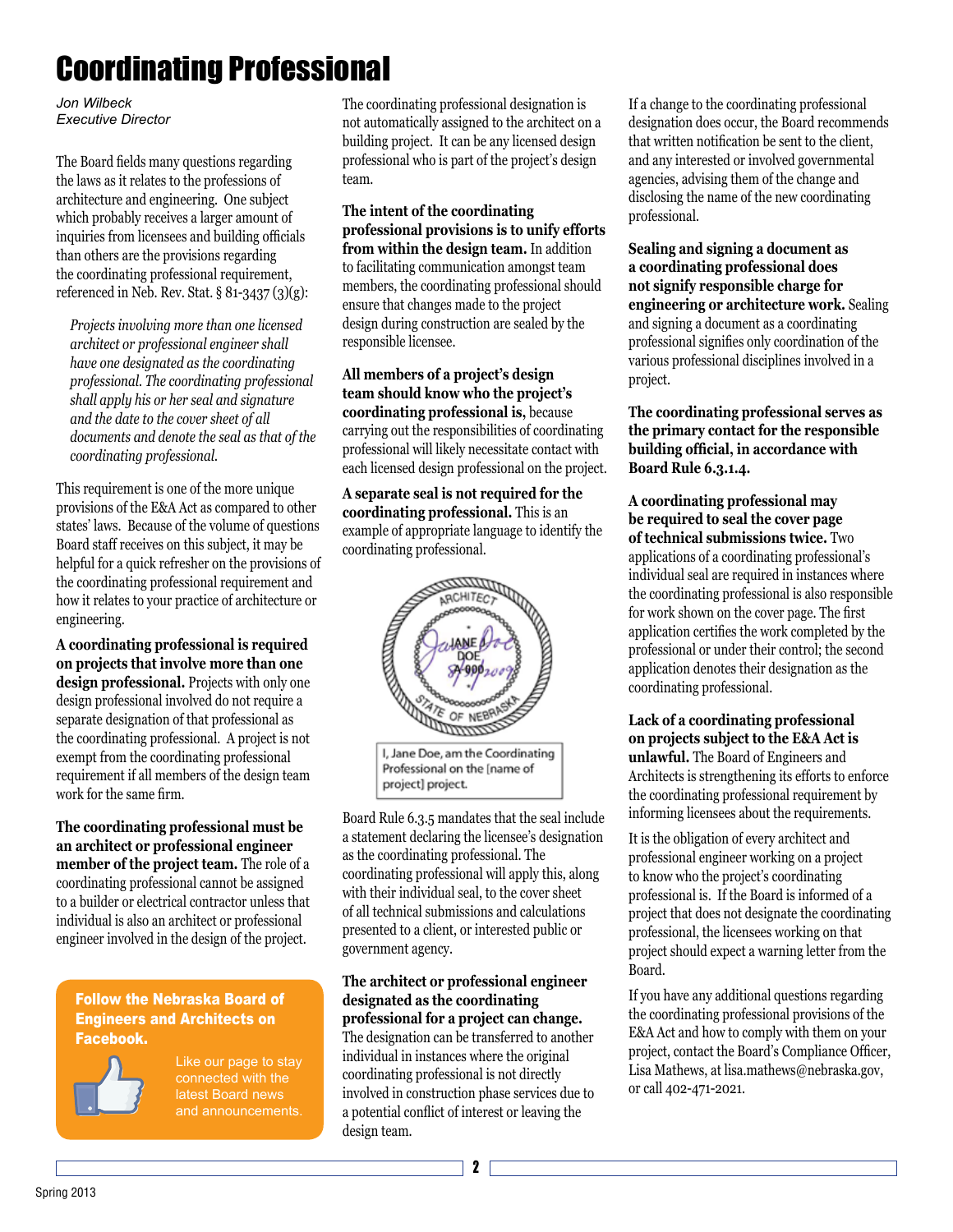# FE CBT Update

The National Council of Examiners for Engineering and Surveying (NCEES) is scheduled to complete the transition of the Fundamentals of Engineering (FE) exam to computer-based testing (CBT) on January 1, 2014. The transition to CBT involves significant changes to the format of the exams and the procedures for administering them. NCEES policy requires that member boards be formally notified one year in advance of any change in exam administration procedures or format that requires dissemination to applicants.

In 2010, the Council approved a motion that the FE exam be administered via CBT at the earliest feasible date. Since that action, significant work has been done with the selected vendor, Pearson VUE, to complete the exam's transition from a pencil-and-paper format to CBT delivery. A content review has been completed for the FE exam, which resulted in new specifications for each exam discipline (Chemical, Civil, Electrical & Computer, Environmental, Industrial, Mechanical, and Other Disciplines).

The transition to CBT involves significant changes to the format of the exams and the procedures for administering them. The following information concerning the conversion of the FE exam is provided for your information and dissemination as appropriate:

• The October 2013 exam administration will be the last administration of the FE exam in pencil- and-paper format. **Effective January 1, 2014, the FE exam will only be offered via CBT at approved Pearson VUE professional testing centers and select locations.** The FE exam will definitely be offered at the professional

centers (shown in red on the map below and located in Nebraska at North Platte, Lincoln, and Omaha). NCEES is

currently working with Pearson VUE and its select locations (shown in purple on the map) to determine which of them will offer the FE and FS exams.

It is important to take note that Nebraskaapproved examinees will be able to test at any approved Pearson VUE location that offers the exam, whether the test center is located in Nebraska or not.

• There will be four testing windows for the FE exam annually. Each of these windows will last two months, with a month between them:

| <b>OPEN WINDOW</b> | <b>CLOSED MONTH</b> |
|--------------------|---------------------|
| January, February  | March               |
| April, May         | June                |
| July, August       | September           |
| October, November  | December            |

The closed periods will allow NCEES and the boards evaluate what's happening with the exams and identify any issues that emerge. In the future, the closed periods may be no longer necessary. Candidates for a CBT exam may take the exam only one time per testing window and no more than three times in a 12-month period.

• Registration for all exams will open Monday, November 4, 2013. The first available seating at a Pearson VUE testing center for the FE exam will be Thursday, January 2, 2014. Registration for the PE and PS exams in



A nationwide map of Pearson VUE professional centers and select locatoins can be found online at cbt.ncees.org.

### Registration for the first computer-base testing of the FE opens November 4, 2013.

pencil-and-paper format will be for the April 2014 administration.

• Effective with the opening of registration on November

4, 2013, candidates registering to take the FE or FS exam must pay NCEES directly for all exam-related fees. This will be included as a part of the online registration process and will require payment with MasterCard or Visa.

- The FE exam will be six hours in length, which will include a tutorial, breaks, the exam, and a brief post-exam survey.
- The FE exam will continue to be "closed book." Supplied reference material for the exams will be electronic and will be available on the NCEES website.
- Examinees will be allowed to bring and use NCEES-approved calculators on CBT exams.
- Sample exams for the computer-based FE and FS will be available for purchase after the October 2013 exam administration.

The Nebraska Board is considering two options offered by NCEES to register candidates for the FE exam, effective on November 4, 2013, registration opening:

**Option 1: Automatic**—Examinees would not need approval by the board to register for the exam. Instead, examinees will be required during the NCEES exam registration process to attest to the following statement:

 "Passage of the FE exam alone does not ensure certification as an engineer intern or engineerin-training in any U.S. state or territory. To obtain certification, you must file an application with an engineering/surveying licensing board and meet that board's requirements."

Once examinees attest to this statement, they are automatically approved to take the exam. Examinees are notified directly of their results and can typically log in to retrieve them within 48 hours of taking the exam. When a board receives an application for intern certification, the board would then verify the FE exam results.

This option will have a sub-option to restrict approval dependent upon education. The suboption would allow a board to indicate that they wish for only accredited-program graduates to be automatically approved, while individuals that don't meet the requirement would require

*(continued on page 6)*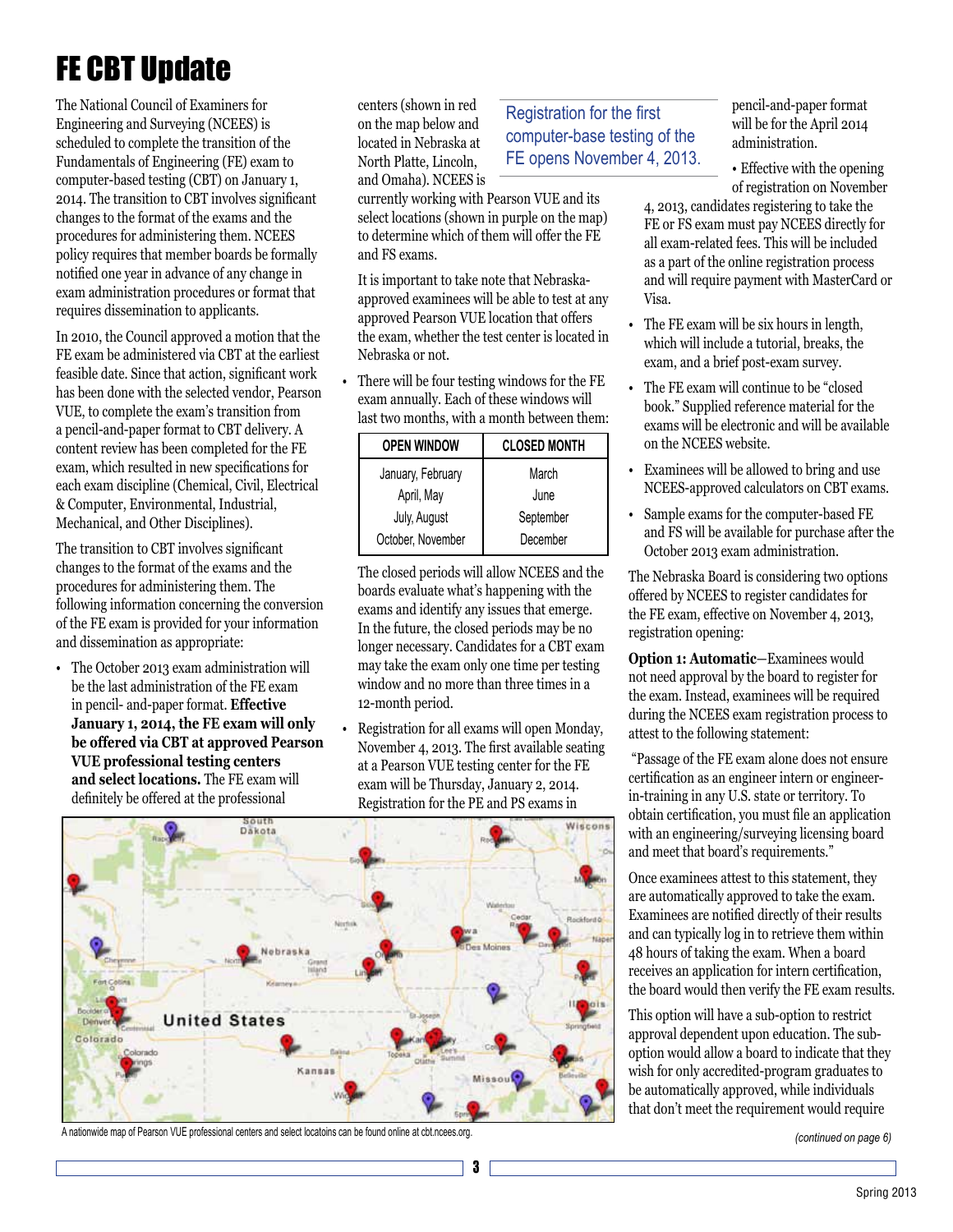# All-New Software Engineering Exam begins

This spring software engineering is being elevated to a new level - licensure. Partnered with IEEE-USA, NCEES rolled out the first-ever Principles and Practice of Engineering Exam for Software Engineering. The IEEE Computer Society, the National Society of Professional Engineers and the Texas Board of Professional Engineers all assisted in the creation of the exam. Like other PE exams, it is an 8-hour openbook exam, broken into two 4-hour sessions. Each session consists of 40 multiple-choice questions. The exam will be offered annually in April. IEEE-USA has published a book of sample questions and solutions for the new exam. NCEES has provided a breakdown of the areas to be tested into the following components:

- **1. Requirements** Software requirements fundamentals; requirements elicitation; requirements specification; requirements analysis; requirements verifications and validation; and requirements management.
- **2.** DESIGN Critical design issues; software design strategies and methods; design modeling; software structure and architecture; software design representation;



 analysis; externally furnished software components; and domain-specific technology.

- **3. Construction** Software construction fundamentals; construction methods; and construction techniques.
- **4. Testing** Test levels; test process; software testing strategies; verification techniques; and tools and techniques.
- **5. Maintenance** Maintenance processes and activities; problem management; and preemptive maintenance metrics.
- **6. CONFIGURATION MANAGEMENT -**Configuration identification; configuration control; configuration status accounting; and release management and delivery.
- Requirements 17.5%
- Design 13.75%
- Construction 11.25%
- $\blacksquare$  Testing 12.5%
- Maintenance 7.5%
- Configuration Management 7.5%
- Engineering Processes 7.5%
- Quality Assurance 7.5%
- Safety, Security, Privacy 15%
- **7. Engineering Processes** Process definition; software engineering standards; estimation; measurement; and risk management.
- **8.** QUALITY ASSURANCE Software quality fundamentals; software quality management processes and systems; and software quality techniques.
- **9. Safety, Security, and Privacy** Basic concepts; secure architecture and design; secure coding; human-computer interface design; safety issues; identity, authentication and authorization; threat analysis and remediation; and security testing.

*For more information and clarification of these subjects, visit ncees.org/exams.* 

# **Veteran Education Benefits**

Veterans, or their eligible dependents, approved for the Montgomery GI Bill have an opportunity for costs associated with education and career training to be paid. This includes the fees associated with the FE, PE and ARE exams. 

**Architects** The NCARB registration fee for the Architect Registration Exams is approved for reimbursement through NCARB's main office located in Washington D.C.

**Engineers** The NCEES registration fee for the Fundamentals of Engineering and the Principles & Practice of Engineering Exams (all disciplines) is approved for reimbursement through NCEES' main office located in Clemson, South Carolina.

The following steps outline the process veterans, and eligible dependents, should take to have costs associated with their education and assessment covered by Montgomery GI Bill benefits.

- **1.**To determine individual eligibility, visit http://www.gibill.va.gov and click on "Apply for Benefits"
- **2.**To claim test benefit, visit http://www.education.ne.gov/PPCS/VE\_Licensure\_Cert.html and download VA Form 22-0803.
- **3.** For Item 8, "COMPLETE NAME AND MAILING ADDRESS OF ORGANIZATION ISSUING LICENSE OR CERTIFICATION", enter the associated address:

| ARCHITECTS:         |  |
|---------------------|--|
| NCARB               |  |
| 1801 K Street, NW   |  |
| Washington DC 20006 |  |

**ARCHITECTS: ENGINEERS: NCEES** P.O.Box 1686 Clemson, SC 29633

The programs and review courses that lead up to the exam may also be reimbursable and is determined by institution or training facility. A list of currently approved institutions and facilities can be found online at http://www.gibill.va.gov/. Those interested in becoming approved are encouraged to contact the office of US Department of Veteran Affairs education benefits call center at 1-888-GIBILL-1 (1-888-442-4551).



# Test Calculators

Approved calculators for 2013 NCEES has approved the following list of calculators for use in the April and October 2013 exam administrations. No other calculators are allowed in the exam room.

- **Casio**: All fx-115 models. Any Casio calculator must contain fx-115 in its model name.
- **Hewlett Packard**: The HP 33s and HP 35s models, but no others.
- **Texas Instruments**: All TI-30X and TI-36X models. Any Texas Instruments calculator must contain either TI-30X or TI-36X in its model name.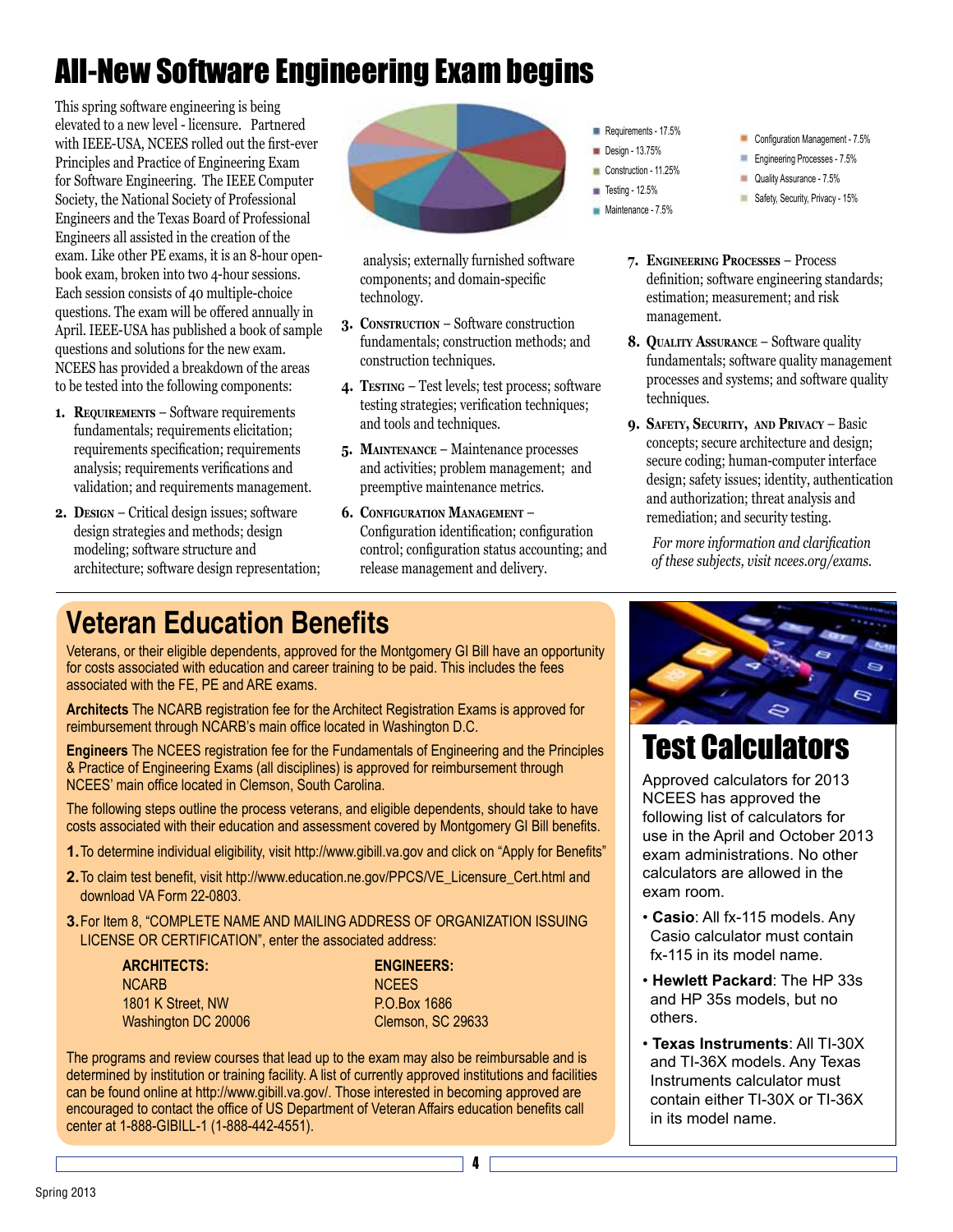

# **Recent IDP Developments**

### **Extended IDP opportunities**

NCARB has paved the way for interns to earn more IDP hours through construction work and modified the academic internship opportunity to remove the 930 hour cap. Interns are able to take advantage of both opportunities immediately. In fact, the academic internship change is retroactive to April 5, 2012.

### **Construction work**

Interns may now earn up to 930 elective hours in construction work done through either a paid or volunteer position under the following conditions:

- Worked at least 15 hours/week for a minimum of 8 weeks;
- Activities that can be counted include, but not limited to, hanging drywall, wiring, flooring, plumbing, and building layout;
- Hours must be approved by an IDP supervisor who is experienced in the activity and maintains direct supervision over the work.

### **Academic Internships**

As of April 2012, internships integrated into an academic program are eligible for IDP hours. The original capping at 930 hours has since been eliminated, retroactively to April 5, 2012.

The change is reflective of the fact that many academic institutions have internships running parallel or embedded into their academic programs, with an oversight structure providing a level of quality control for the experience being earned.

"The committees and the Board of Directors felt experience obtained within the guidelines of the IDP should count for hours toward the program regardless of whether the host is a firm, an academic institution, or other related setting," said Harry M. Falconer Jr., AIA, NCARB, Director, Internship + Education.

*More information about these opportunities can be found in the November 2012 IDP Guidelines*

### **IDP Reporting**

Two new features have been released by NCARB to give interns more flexibility in reporting their IDP experience hours.

### **Weekly Reporting**

As per request, NCARB is offering a new weekly reporting option to help interns track their time in a manner more resembling a time sheet and closer matched with daily workflow. Interns will have the option of entering daily hours for each week in a report's selected time range or in a bulk report (total hours by experience) as existed before.

### **Home Page Widget**

A new timesaving tool on the main page of the online reporting system offers a shortcut for adding/editing hours and experience areas to both weekly and bulk reports. You can now save experience reports directly from this new widget.

# **New ARE Portal: Scheduled Blackout**

NCARB is preparing to launch a new service within My NCARB for Architect Registration Examination (ARE) candidates. The new portal will allow candidates easier access to their exam history, authorization to test information, rolling clock dates and score reports. Candidates will be able to receive reminders about upcoming rolling clock expirations as well as test activity requirements and important messages from NCARB. The new portal will also allow them to update their name and address information through My NCARB.

Alpine Testing Solutions, Inc. will take over content and candidate management for the ARE, and Prometric will continue to be the Council's site management consultant beginning July 1, 2013.

Though the test specifications will not be changing following the move, candidates will notice a change in the process for test scheduling, receiving a score report and access to exam history data.

Changes in cost to the ARE are only effecting the rescheduling of an exam and will be based on a tiered structure:

- 0-3 days before appointment: Reschedule not permitted
- 4-15 days before appointment: \$80
- 16 or more days before appointment: \$60

As a result of the portal change, **Prometric is anticipating an estimated eight-week outage beginning July 1, 2013.** All access to the ARE candidate management system will be shut down in order to grade the final batch of exam divisions taken on or before June 30, 2013 and to begin the data migration process to the new content and candidate management consultant, Alpine Testing Solutions, Inc.

The blackout is expected to end in late August. Data from over 90,000 candidates will be migrated during this time. In addition, a candidate's history will be linked with his or her NCARB Record when securely verified.

An automatic 12-week extension to rolling clock will be given to candidates to offset the blackout.

While candidates will not be able to schedule or take any divisions of the ARE during the blackout, NCARB will have several resources available for candidates to review prior to the launch of the new portal. Updated guidelines and exams guides will be available for review as well as a webcast introducing the new processes post-blackout. As there will be no changes to the content of the exams, candidates are encouraged to continue studying.

Post blackout, exams will continue to be administered at Prometric test centers, but candidates will schedule appointments through their NCARB Record.

*More information can be found at www.ncarb.org/ARE/ARE-Portal.aspx*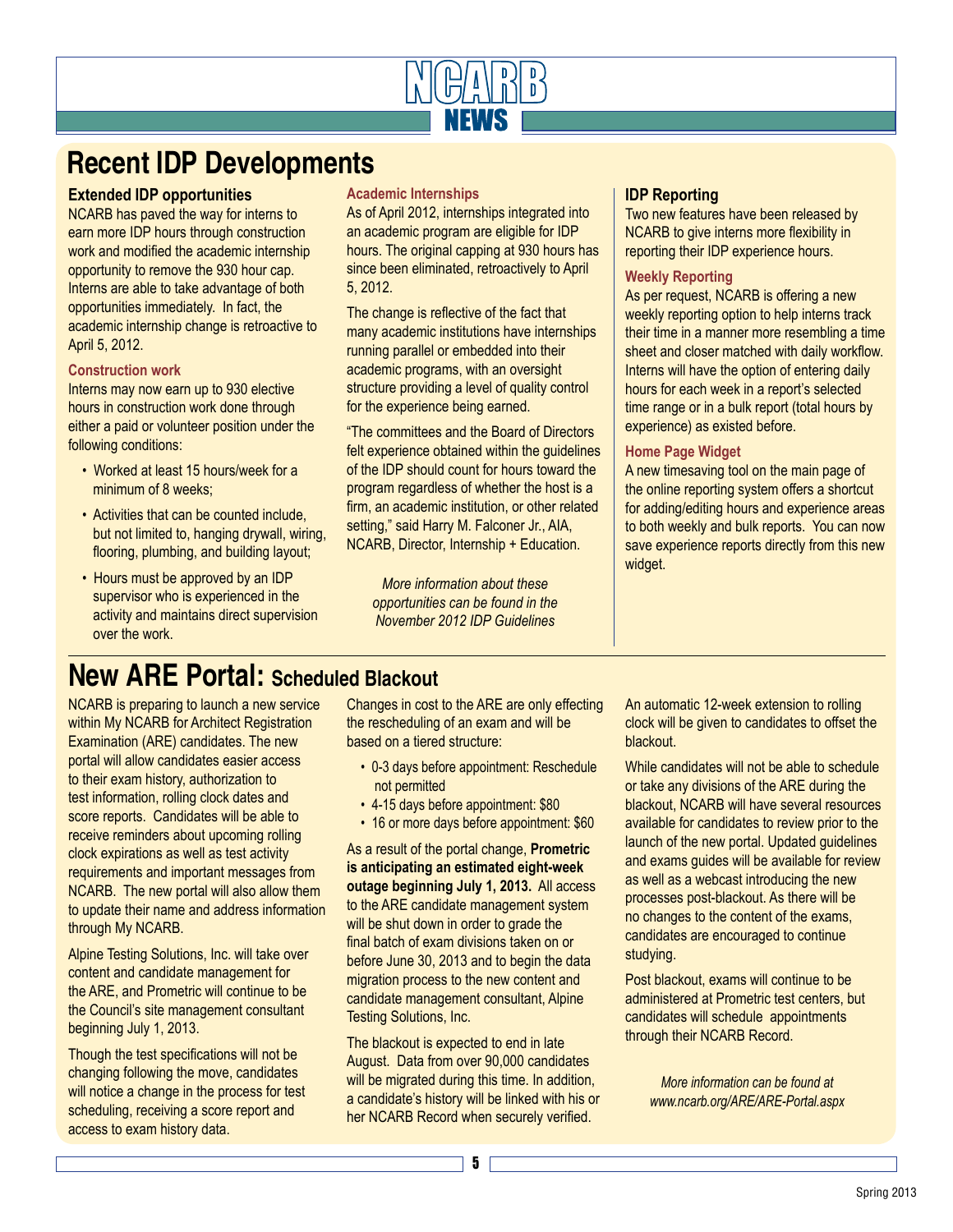# Recently resolved compliance cases

**The following cases were reviewed for compliance by the Nebraska Board of Engineers and Architects, and resolved via the action noted. These summaries are provided for licensee education and information, and should not be interpreted as a full description of the cases described. In cases where disciplinary action was taken by the Board per Neb. Rev. Stat. § 81-3444, the names of the individuals and/or organizations involved are included.**

### **Case #12.04:**

### **Unlicensed practice of architecture and unauthorized organizational practice**

**Summary:** Complainant alleged that the respondent, a Nebraska-licensed PE, engaged in the unlicensed practice of architecture by sealing architectural work with his engineering seal; that Respondent used an improper seal; that the project's design did not take into account all applicable municipal laws; and that Respondent's organization engaged in the unauthorized practice of engineering through an organization.

**Action:** The Board reviewed the submitted plans and determined that since the respondent obtained a Certificate of Authorization during the investigation, no disciplinary action would be taken against the respondent or the organization.

### **Case #12.05:**

### **Unauthorized organizational practice of architecture**

**Summary:** A compliance visit to a building department in eastern Nebraska revealed that a Nebraska-based architect was providing services through an organization without a Certificate of Authorization from the Board.

**Action:** The individual was contacted and informed of the requirement of organizations of any type of incorporated form to receive a Certificate of Authorization from the Board prior to offering to provide, or providing professional services. The firm complied with the requirement and obtained a Certificate of Authorization. No further action was taken.

### **Case #12.06:**

### **Unauthorized organizational practice of architecture**

**Summary:** During a visit to a building department for a central Nebraska city, it was discovered that a California-based architectural firm was providing services without a certificate of authorization.

**Action:** Upon further investigation, it was determined that the corporation had provided architectural services in Nebraska since 1996. The organization did not apply for a Certificate of Authorization when they became required under the Act in 1998. The company applied for and received a current Certificate of Authorization and was required to pay in arrears certificate of authorization fees of \$500.

### **Case #12.07:**

### **Unauthorized organizational practice of engineering and unlawful offer to provide engineering services without a license**

**Summary:** A complaint was initiated by the Board after a new licensee disclosed on the application that he and his firm had submitted a proposal for a Nebraska project prior to being licensed in the state and without having a Certificate of Authorization issued by the Board.

**Action:** After the Board's investigation, it was determined that the new licensee had sufficiently disclosed his lack of a Nebraska license in the submitted proposal to the project's Owner, and that if selected for the project, would immediately apply for proper licensure in Nebraska. The Board dismissed the case after the licensee's organization obtained a certificate of authorization.

### **Case #12.08:**

### **Unauthorized organizational practice of architecture**

**Summary:** During a compliance visit in western Nebraska, it was discovered that a Coloradobased architectural firm submitted plans on a Nebraska project without a Certificate of Authorization from the Board.

**Action:** The Board determined the organization's first project in Nebraska was in 2006. The firm agreed to pay in arrears fees of \$350 plus an additional \$100 for investigation costs, and the Board dismissed the case.

# **FE CBT Update**

*(continued from page 3)*

manual approval. NCEES will not be verifying that they actually have the education they are attesting to. Instead, they would simply compare the education information examinees provided with ABET accreditation information, and approve them based on that information.

**Option 2: Manual**—Boards must manually approve examinees for each exam attempt. Once approved by the board, examinees may then register with NCEES. Results will be released either to boards or directly to the examinees, typically within 48 hours.

The Nebraska Board is currently evaluating the benefits and drawbacks of the approval options and anticipate selecting one of these option in the middle of 2013.

The Principles and Practice of Engineering (PE) exam will continue to be offered twice each year (April and October) in pencil-and-paper format, pending further action.

The Board and staff continue to work to finalize details related to this significant change in the future delivery system of the FE exam, including preparation of rules and regulations needed to conform to the new testing format.

### **Case #12.09:**

### **Unauthorized organizational practice of architecture**

**Summary:** A Nebraska-based organization advertising architectural services online was found to not have a current Certificate of Authorization.

**Action:** The investigation found that the organization's Certificate of Authorization had expired in 2006, a lapse of six years which requires Board approval to reinstate. The corporation agreed to reapply for a current Certificate of Authorization and paid in arrears fees of \$350 and \$100 for investigation costs, and the Board dismissed the case.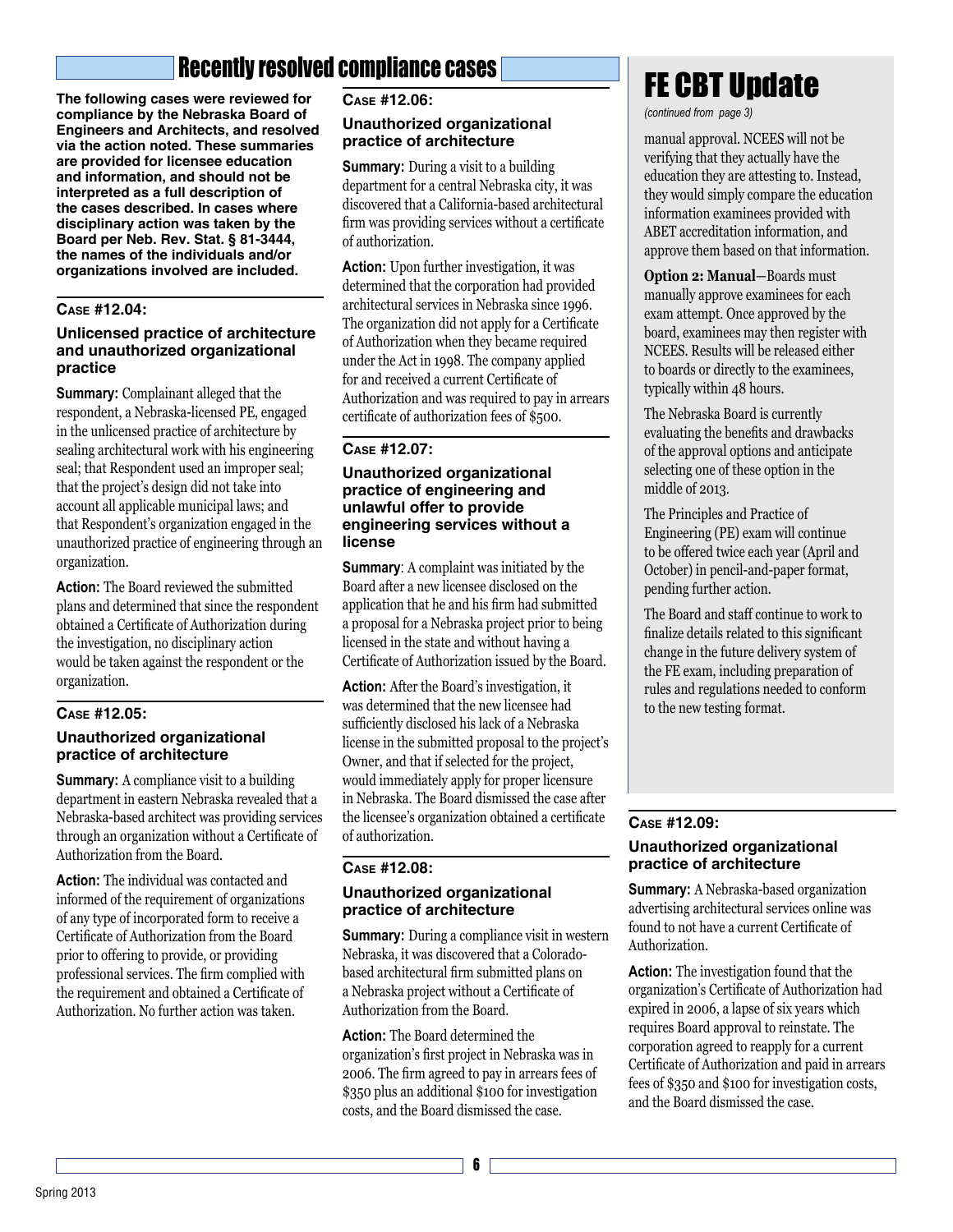# Licensure Updates **September 13, 2012 through March 7, 2013**

Architects By Exam

**Civil** 

Control Systems

**Environmental** 

Industrial

Mechanical

Electrical and Computer

Tyson D. Schlenker Lincoln NE

Atta A. Anvari Omaha NE Amy K. Burkhart Omaha NE Jeremy J. Franke Washington DC Aaron J. Knudson Wahoo NE Seth W. McClintock Omaha NE Joshua D. Muench Waverly NE Thanh Duy Vu Lincoln NE Isaac T.M. Zohner Lincoln NE

Joel D. Stenberg Bennington NE

Krystal R. Richart Shawnee KS

Mark C. Albrecht Norfolk NE Paul A. Bauman Hickman NE Michael A. Bray Leawood KS Todd A. Hoerler North Platte NE

James C. Adrian, Jr. Omaha NE David A. Ciavarella Lincoln NE Tanya T. Davis Rapid City SD Troy A. Fosler Lincoln NE Beverly J. McCorquodale Omaha NE Xin Zhao Omaha NE

Professional Engineers By Exam

Aaron J. Booker Omaha NE Allen G. Branco North Las Vegas NV Mark J. Bridges Plattsmouth NE Aaron K. Brown Omaha NE Justin D. Cermak Lincoln NE Jake J. Deaver Holdredge NE Charles D. Farley Omaha NE Jess E. Hastings Omaha NE Todd M. Hill Lincoln NE Coleman D. Larsen Lincoln NE Christopher M. Manford Omaha NE Joshua J. Melliger Omaha NE Abby M. Nelson Omaha NE Thomas A. Parks Omaha NE Brent A. Peterson Lincoln NE Matthew J. Radik, Jr. Omaha NE Joshua S. Rothanzl Lincoln NE Mark L. Rouse Culbertson NE Ardalan Sherafati Overland Park KS Jesse J. Sire Lincoln NE Brian N. Skourup Omaha NE John D. Smith Omaha NE Damion J. Stern Omaha NE Zachary J.W. Theimann Omaha NE Jacob R. Vasa Wahoo NE

| Timothy J. Rajewski                 | Omaha                 | NE             |
|-------------------------------------|-----------------------|----------------|
| Kenneth J. Reed                     | Gretna                | NE             |
| Paul J. Ridder                      | Omaha                 | NE             |
| Benjamin M. Schmitt                 | Omaha                 | NE             |
| Scott D. Sharp                      | Omaha                 | NE             |
| Ryan M. Tushner                     | Fremont               | NE             |
| <b>Structural</b>                   |                       |                |
| Nicholas J. Schmitt                 | Omaha                 | NE             |
| <b>Emeritus Licensees</b>           |                       |                |
| <b>Emeritus Architect</b>           |                       |                |
| Fritz H.A. Friborg                  | Alpine                | AZ             |
| Glenn R. Lattanze                   | Navarre               | FL             |
| Richard R. Lewis                    | Omaha                 | NE             |
| Ronald J. Luman                     | McKinney              | TX             |
| George R. Matocha, Jr.              | Clarendon Hills       | IL             |
| James K. Mischnick                  | Eagan                 | <b>MN</b>      |
| George D. Moore                     | Des Moines            | IA             |
| John C. Morris                      | Chicago               | IL.            |
| McDonald A. Overby                  | Scottsdale            | AZ             |
| John D. Quest                       | Parker                | CO.            |
| Mark H. Ramaeker                    | Monroe                | NE             |
| Stanley M. Ramaker                  | Fond du Lac           | WI             |
| David L. Schaecher                  | Olathe                | KS             |
| John W. Scott                       | Kansas City           | MO             |
| Thomas D. Sindelar                  | Pierre                | SD             |
| James S. Tighe                      | Papillion             | NE             |
| <b>Emeritus Engineer</b>            |                       |                |
| Leroy E. Baker                      | Omaha                 | NE             |
| Douglas R. Erickson                 | Kearney               | NE             |
| Kenneth W. Knox                     | Denver                | CO.            |
| Donald R. Labate                    | Jefferson             | IA             |
| Daniel A. Lindsay                   | Mineral City          | OН             |
| Robert L. Lodes                     | Omaha                 | NE             |
| Charles E. Magdanz                  | Omaha                 | NE             |
| Scott E. Maier                      | Gretna                | NE             |
| Syam S. Mannava                     | Edmond                | 0K             |
| William F. Martin                   | Stockton              | CA             |
| David M. Mauthe                     | Chappell              | $\rm NE$       |
| Vernon C. McCann                    | Lincoln               | NE             |
| Terry A. McCarl                     | Plattsmouth           | ΝE             |
| James D. McNeilly                   | Houston               | TX             |
| Chris R. Moeller                    | <b>Weatherby Lake</b> | МO             |
| John W. Monzingo                    | Omaha                 | NE             |
| Charles R. Moore                    | Show Low              | AZ             |
| Dale E. Moore                       | Cedar Rapids          | IA             |
| Vincent G. Morris                   | Valrico               | FL             |
| Peter J. Muller                     | Franktown             | CO             |
| Stephen A. Mundorff                 | <b>Broomfield</b>     | CO             |
| Michael G. Nelson                   | Gladstone             | M <sub>O</sub> |
| Steven J. Newland                   | Omaha                 | NE             |
|                                     | Grand Island          | NE             |
|                                     |                       |                |
| Sally A. Nielsen<br>John P. O'Neill | Grand Island          | NE             |

# John D. Holtzclaw Oma Kevin J. Hupf Oma William B. Kolm Oma Shaun A. Nienhueser Ashland New

| lha             | NE              |
|-----------------|-----------------|
| ha              | NE              |
| lha             | NE              |
| and             | NE              |
| ha              | NE              |
| na              | <b>NE</b>       |
| ha              | NE              |
| ha              | NE              |
| ha              | NE              |
| nont            | <b>NE</b>       |
| lha             | NE              |
| ne              | AZ              |
| arre            | FL              |
| lha             | NE              |
| inney           | TX              |
| endon Hills     | IL              |
| ιn              | MN              |
| Moines          | IA              |
| ago             | IL              |
| tsdale          | AZ              |
| er              | $\overline{C}O$ |
| roe             | NE              |
| du Lac          | WI              |
| he              | KS              |
| sas City        | MO              |
| e:              | SD              |
| llion           | NE              |
| lha             | NE              |
| ney             | NE              |
| ver             | $_{\rm CO}$     |
| rson            | IA              |
| eral City       | OH              |
| lha             | NE              |
| ha              | NE              |
| na              | NE              |
| ond             | OK              |
| kton            | CA              |
| pell            | NE              |
| oln             | NE              |
| smouth          | NE              |
| ston            | TX              |
| therby Lake     | MO              |
| ha              | NE              |
| v Low           | AZ              |
| <b>r</b> Rapids | IA              |
| ico             | FL              |
| ktown           | $_{\rm CO}$     |
| mfield          | $\rm CO$        |
| stone           | M <sub>O</sub>  |
| ha              | NE              |
| d Island        | NE              |
| ıd Island       | NE              |

|   | NE             | Daniel L. Painter         | Morrill              | NE             |
|---|----------------|---------------------------|----------------------|----------------|
|   | NE             | Wayne J. Parsons          | Overland Park        | KS             |
|   | NE             | Edward A. Pulido          | Davenport            | IA             |
|   | NE             | Michael T. Rafferty       | San Francisco        | CA             |
|   | NE             | William H. Raleigh        | Issaquah             | WA             |
|   | NE             | David E. Rathjen          | Lincoln              | NE             |
|   | NE             | J. Douglas Riddle, II     | Roswell              | GA             |
|   | NE             | David G. Robertson        | Perrin               | TX             |
|   | NE             | Alan D. Rosenboom         | Martell              | $\rm NE$       |
|   | NE             | Daniel J. Rosloniec       | Blair                | NE             |
|   |                |                           | Omaha                | NE             |
|   |                | Stephen C. Roth           |                      |                |
|   | NE             | Scott F. Rudie            | Plymouth             | MN             |
|   |                | W. Scott Rynearson        | Folsom               | CA             |
|   |                | George E. Sachs           | Plattsmouth          | <b>NE</b>      |
|   |                | Carter P. Saline          | Omaha                | NE             |
|   |                | Charles W. Satchell       | Marysville           | МI             |
|   | AZ             | Kenneth A. Scannapiego    | Cleveland            | TN             |
|   | FL             | Brian C. Schaller         | O'Fallon             | M <sub>O</sub> |
|   | NE             | Deb F. Schultz            | Jackson              | WY             |
|   | <b>TX</b>      | Michael W. Scott          | <b>Overland Park</b> | KS             |
|   |                | Richard T. Scott          | <b>Fort Collins</b>  | CO             |
| S | IL             | Terry L. Seitz            | McCook               | NE             |
|   | MN             | Samuel J. Senn            | Mesquite             | NV             |
|   | IA             | Brian S. Slaugenhaupt     | McDonald             | PA             |
|   | IL             | Curtis L. Smith           | Lincoln              | NE             |
|   | AZ             | Alan D. Soelter           | Lawrence             | KS             |
|   | $\rm CO$       | Gene L. Spence            | Omaha                | NE             |
|   | NE             | John E. Springer          | Crete                | NE             |
|   | WI             |                           | Ozark                | M <sub>O</sub> |
|   | KS             | Richard F. Stalzer, Sr.   |                      |                |
|   | МO             | Richard E. Steele         | Denver               | CO.            |
|   | <b>SD</b>      | Eldon H. Steeves          | Henderson            | NV             |
|   | NE             | Gary R. Steffens          | Colorado Springs CO  |                |
|   |                | Gerald W. Stone           | Centennial           | CO.            |
|   |                | Albert R. Swoboda         | Elkhorn              | NE             |
|   | NE             | John E. Trout             | Omaha                | NE             |
|   | NE             | Donald L. Turek           | Crete                | NE             |
|   | $\rm CO$       | Lynn A. Wegehaupt         | Omaha                | NE             |
|   | IA             | Charles J. Werp           | Omaha                | NE             |
|   | OН             | Herbert C. Wilson, Jr.    | Jacksonville         | TX             |
|   | NE             | Brian C. Yeggy            | Lincoln              | NE             |
|   | NE             | Gary Yoshimura            | Arvada               | $\rm CO$       |
|   | NE             |                           |                      |                |
|   | OK             | <b>Deceased Licensees</b> |                      |                |
|   |                |                           |                      |                |
|   | CA             | <b>Architect</b>          |                      |                |
|   | NE             | Danny G. Schlichenmaier   | Lincoln              | NE             |
|   | NE             | Ronald L. Tietgen         | Omaha                | NE             |
|   | NE             |                           |                      |                |
|   | TX             | <b>Engineer</b>           |                      |                |
| e | M <sub>O</sub> | Robert K. McGrath         | Jackson              | MS             |
|   | NE             | Mark W. Pangburn          | Henryville           | IN             |
|   | AZ             |                           |                      |                |
|   | IA             |                           |                      |                |
|   | FL             |                           |                      |                |
|   | CO             |                           |                      |                |
|   | CO             |                           |                      |                |
|   | M <sub>O</sub> |                           |                      |                |
|   | <b>NE</b>      |                           |                      |                |
|   | <b>NE</b>      |                           |                      |                |
|   |                |                           |                      |                |